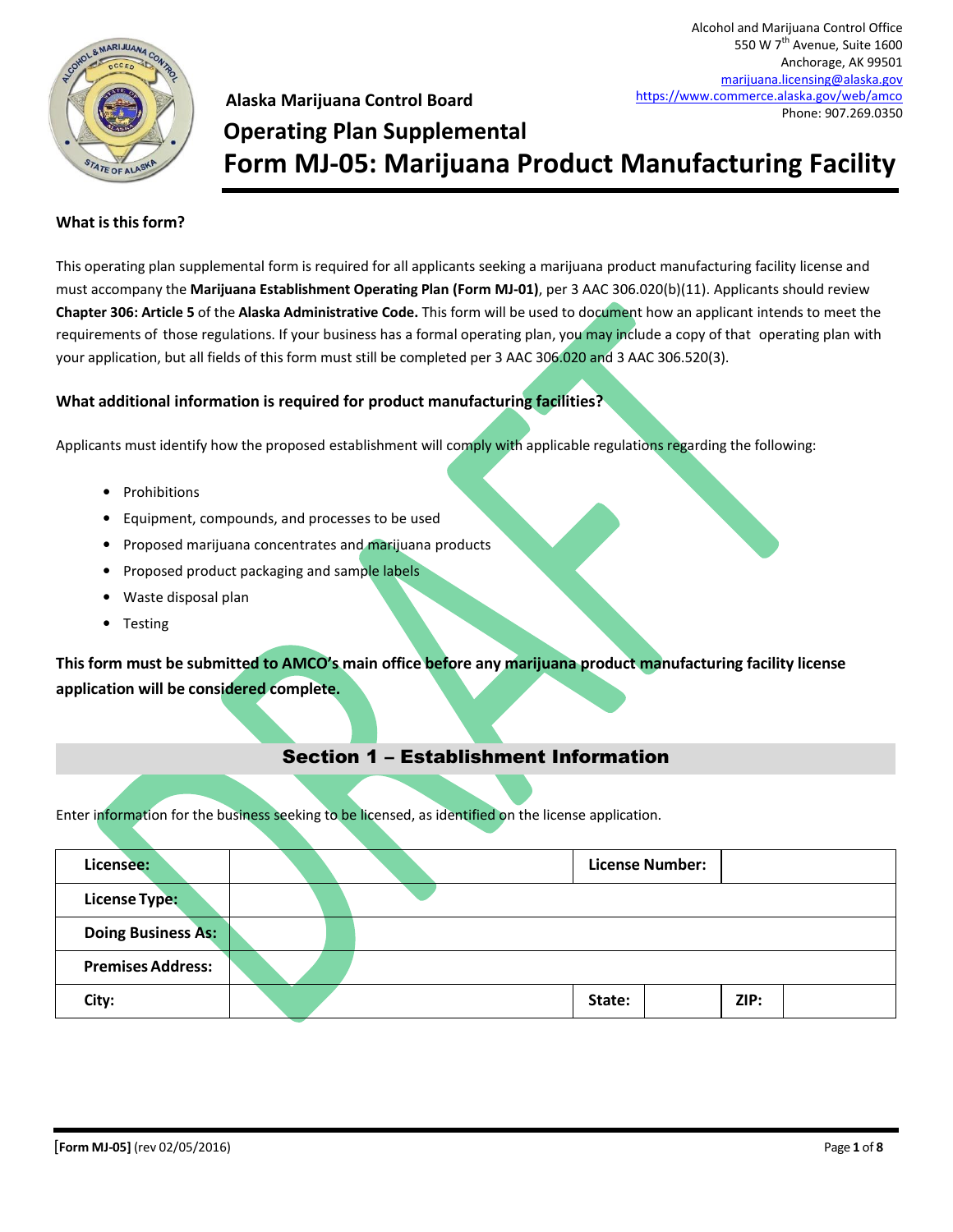

# **Operating Plan Supplemental Form MJ-05: Marijuana Product Manufacturing Facility**

| <b>Section 2 - Prohibitions</b>                                                                                                                             |  |                |  |  |
|-------------------------------------------------------------------------------------------------------------------------------------------------------------|--|----------------|--|--|
| Applicants should review 3 AAC 306.510 and be able to answer "Agree" to all items below.                                                                    |  |                |  |  |
| The marijuana product manufacturing facility will not:                                                                                                      |  | Agree Disagree |  |  |
| Sell, deliver, distribute, or transfer any marijuana, marijuana concentrate, or a marijuana product directly<br>to a consumer, with or without compensation |  |                |  |  |
| Allow any person, including a licensee, employee, or agent, to consume marijuana, marijuana concentrate,<br>or a marijuana product on its licenses premises |  |                |  |  |
| The marijuana product manufacturing facility will not manufacture or sell any product that:                                                                 |  | Agree Disagree |  |  |
| Is an adulterated food or drink                                                                                                                             |  |                |  |  |
| Closely resembles a familiar food or drink item including candy                                                                                             |  |                |  |  |
| Is packaged to look like candy, or in bright colors or with cartoon characters or other pictures or images<br>that would appeal to children                 |  |                |  |  |
| Section 3 - Equipment, Compounds, and Processes to be Used                                                                                                  |  |                |  |  |

Review the requirements under 3 AAC 306.555, and identify how the proposed premises will meet the listed requirements.

**Describe the equipment and solvents, gases, chemicals, and other compounds the marijuana product manufacturing facility will use to create marijuana concentrates:**

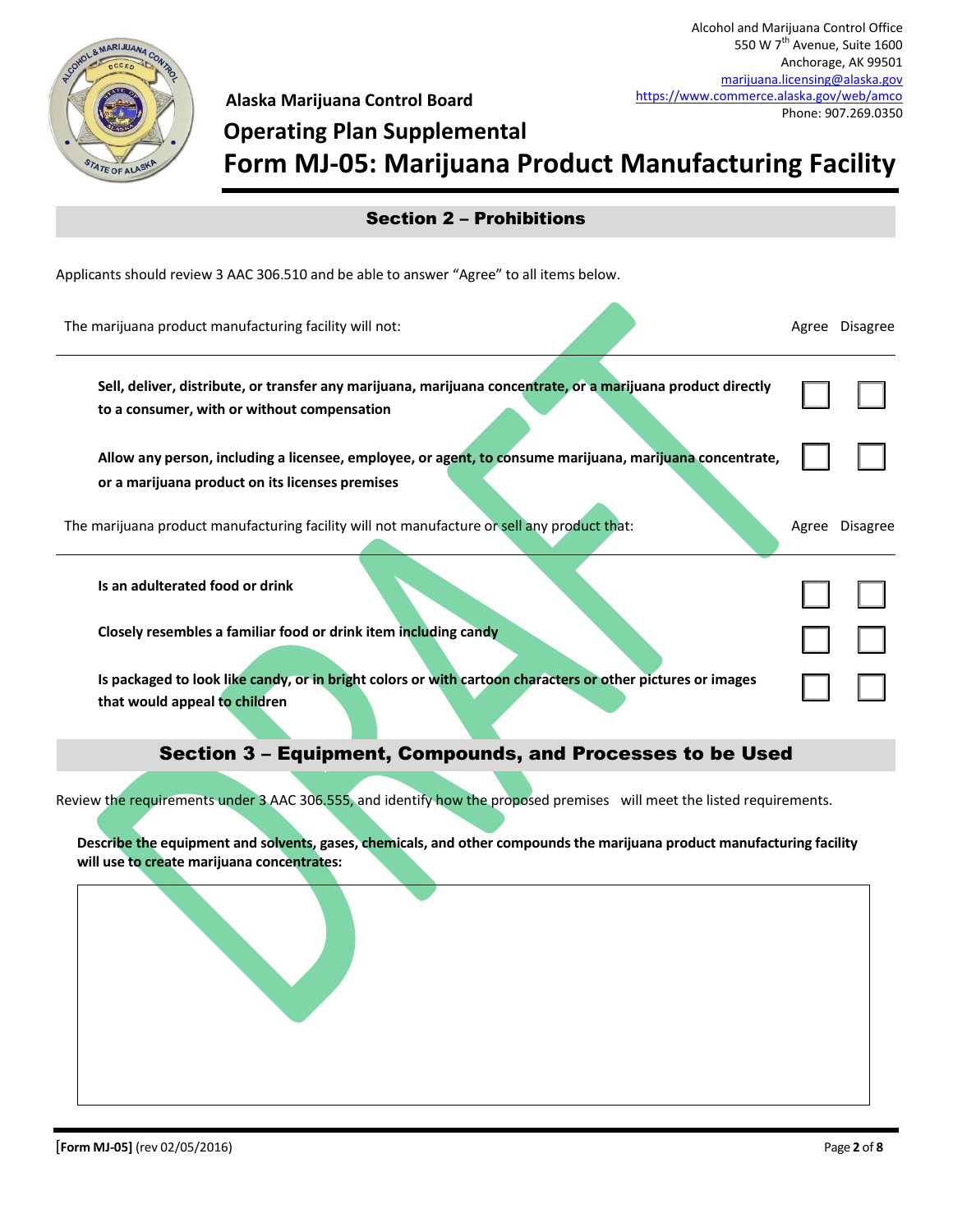

Alcohol and Marijuana Control Office 550 W  $7<sup>th</sup>$  Avenue, Suite 1600 Anchorage, AK 99501 [marijuana.licensing@alaska.gov](mailto:marijuana.licensing@alaska.gov) <https://www.commerce.alaska.gov/web/amco> Phone: 907.269.0350

**Operating Plan Supplemental**

**Form MJ-05: Marijuana Product Manufacturing Facility**

**Describe the processes to be used to create marijuana concentrates:**

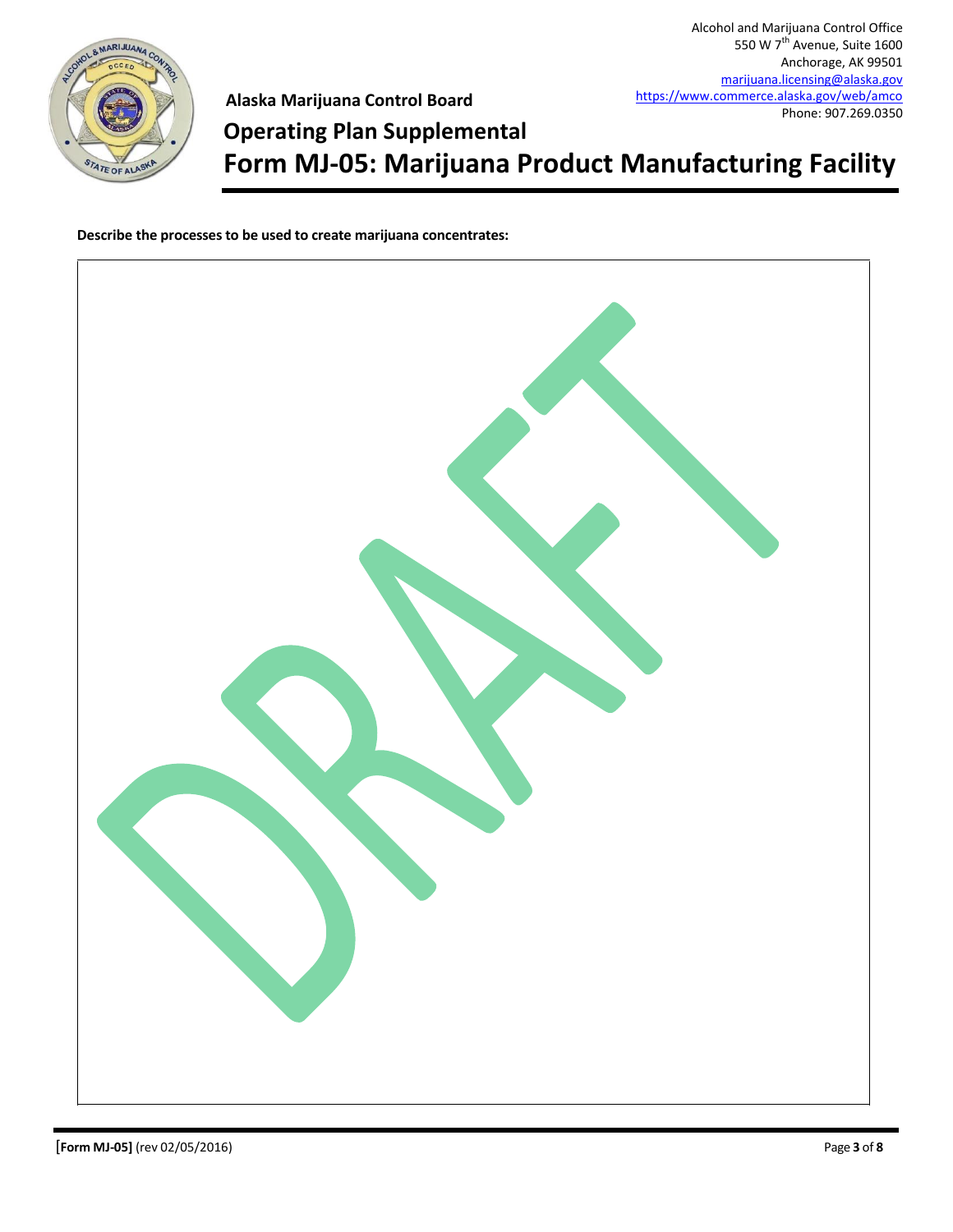

## **Operating Plan Supplemental**

**Form MJ-05: Marijuana Product Manufacturing Facility**

## Section 4 – Proposed Marijuana Concentrates and Marijuana Products

Review the requirements under 3 AAC 306.520 - 3 AAC 306.525 and 3 AAC 306.560, and identify how the proposed establishment will meet the listed requirements. **Attach a completed copy of this page for each proposed marijuana concentrate or marijuana product.**

| <b>Product Name:</b>        |  |
|-----------------------------|--|
| Type:                       |  |
|                             |  |
| <b>Product Description:</b> |  |
| Details must include the    |  |
| color, shape, and texture.  |  |
|                             |  |
| Ingredients:                |  |
| This box is not applicable  |  |
| to marijuana                |  |
| concentrates                |  |
|                             |  |
|                             |  |
| <b>Standard Production</b>  |  |
| <b>Procedure and</b>        |  |
| <b>Detailed</b>             |  |
| <b>Manufacturing</b>        |  |
| <b>Process:</b>             |  |
|                             |  |
| <b>Depiction:</b>           |  |
| Provide a photograph,       |  |
| drawing, or graphic         |  |
| representation of the       |  |
| expected appearance of      |  |
| the final product.          |  |
|                             |  |
|                             |  |
|                             |  |
|                             |  |
|                             |  |
|                             |  |
|                             |  |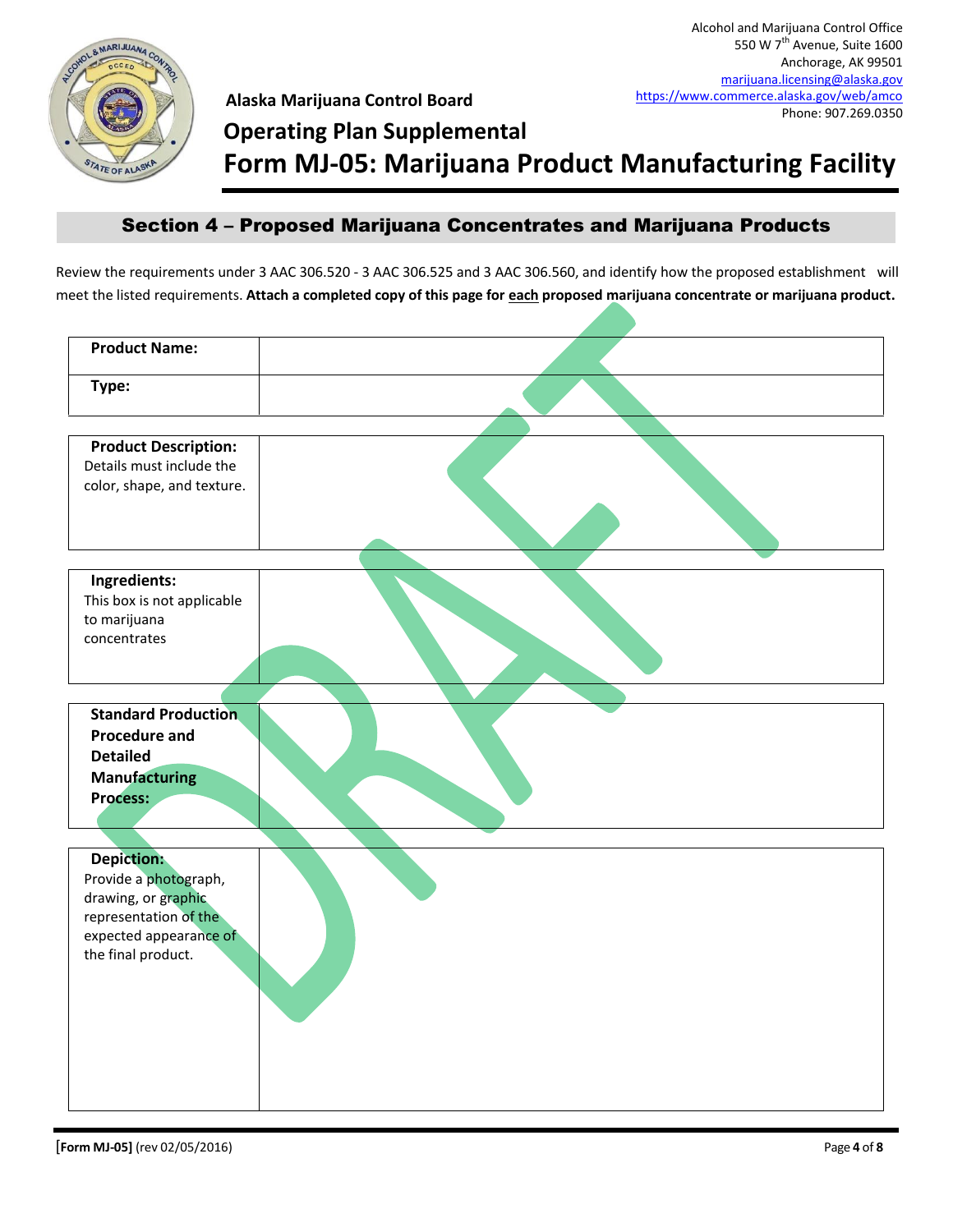

## **Operating Plan Supplemental**

**Form MJ-05: Marijuana Product Manufacturing Facility**

## Section 5 – Proposed Product Packaging and Sample Labels

Review the requirements under 3 AAC 306.520 and 3 AAC 306.565 – 3 AAC 306.570, and identify how the proposed establishment will meet the listed requirements. **Attach a completed copy of this page for each proposed marijuana concentrate or marijuana product.**

| <b>Product Name:</b>         |  |
|------------------------------|--|
| Type:                        |  |
|                              |  |
| <b>Packaging</b>             |  |
| <b>Description:</b>          |  |
| Details must include the     |  |
| color(s), size, packaging    |  |
| materials used, total        |  |
| amount of THC, individual    |  |
| serving sizes (if multiple), |  |
| and other specifics          |  |
| showing compliance with      |  |
| 3 AAC 306.565. Attached      |  |
| photos, drawings, or         |  |
| graphic representations      |  |
| are preferred.               |  |
|                              |  |
|                              |  |
| <b>Sample Labels:</b>        |  |
| Provide sample labels        |  |
| showing how the labeling     |  |
| information required in      |  |
| 3 AAC 306.570 will be set    |  |
| out.                         |  |
|                              |  |
|                              |  |
|                              |  |
|                              |  |
|                              |  |
|                              |  |
|                              |  |
|                              |  |
|                              |  |
|                              |  |
|                              |  |
|                              |  |
|                              |  |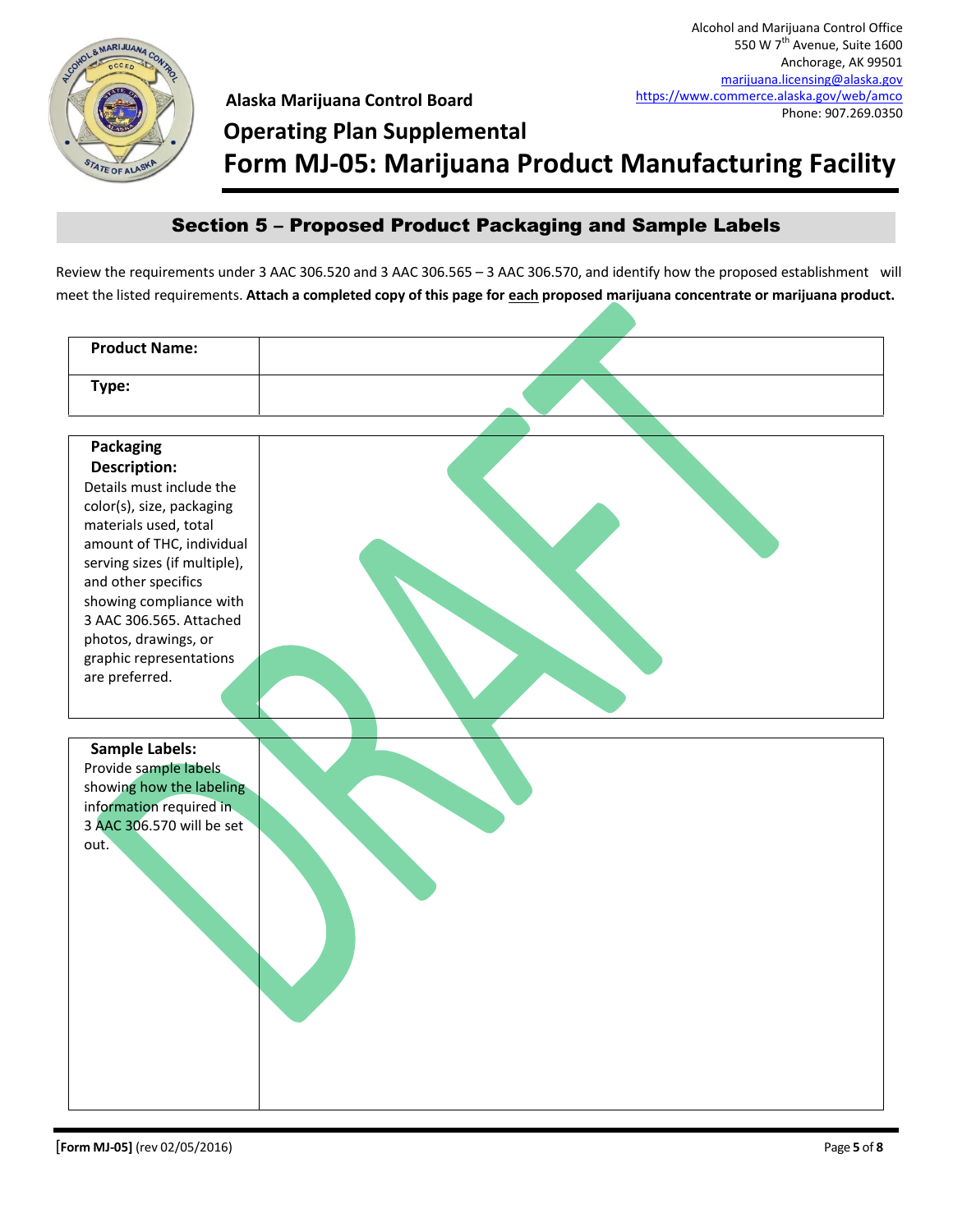

# **Operating Plan Supplemental Form MJ-05: Marijuana Product Manufacturing Facility**

## Section 6 – Waste Disposal Plan

Review the requirements under 3 AAC 306.520, and identify how the proposed premises will meet the listed requirements.

**Describe the marijuana product manufacturing facility's plan for disposal of any expired or outdated marijuana or marijuana product that is not sold or transferred to another licensed marijuana establishment:**

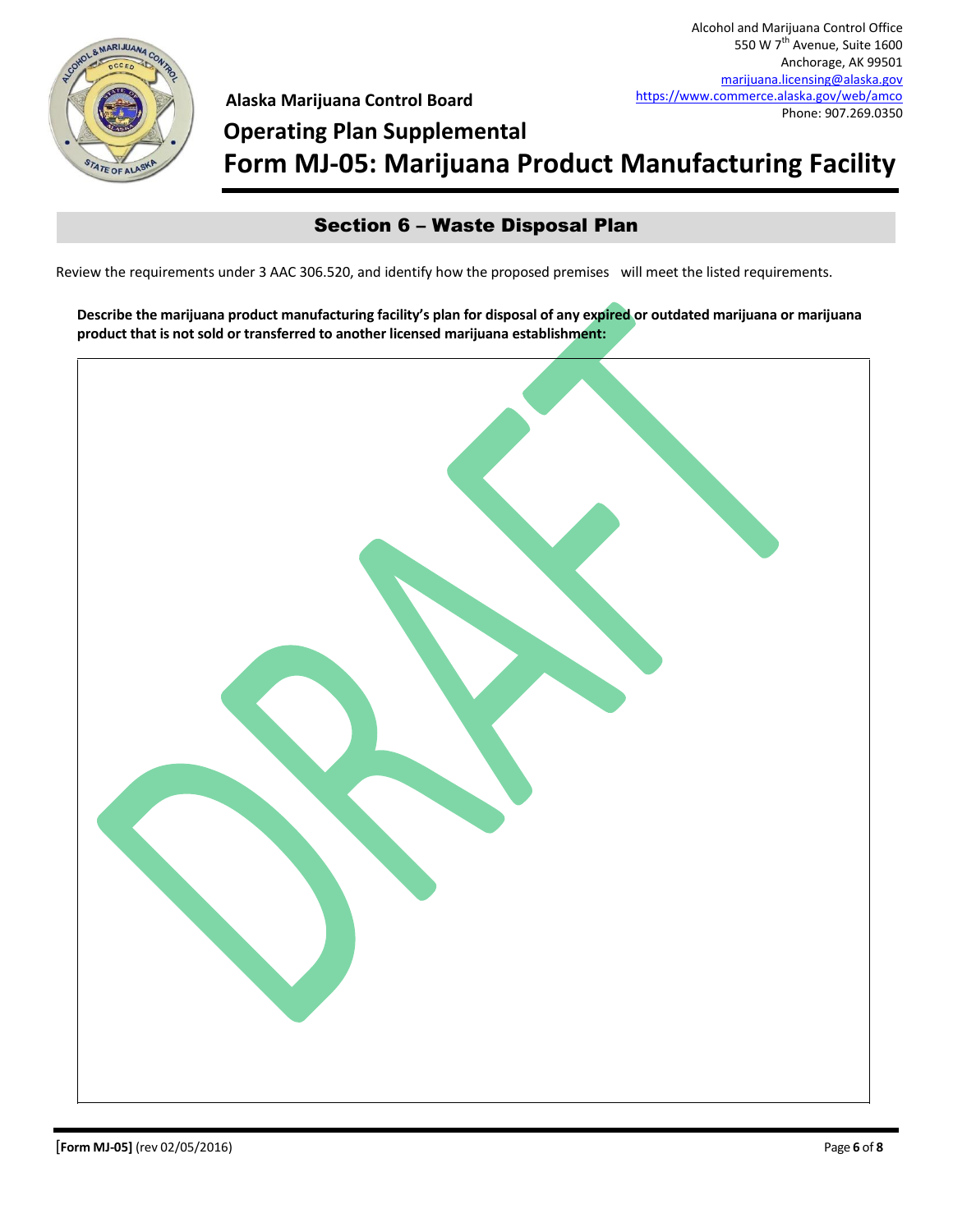

# **Operating Plan Supplemental Form MJ-05: Marijuana Product Manufacturing Facility**

| <b>Section 7 - Testing</b>                                                                                                                                                                                                                                                                                                                 |                                               |                |  |  |
|--------------------------------------------------------------------------------------------------------------------------------------------------------------------------------------------------------------------------------------------------------------------------------------------------------------------------------------------|-----------------------------------------------|----------------|--|--|
| The area where in-house testing will occur must be identified on the premises diagram, per 3 AAC 306.520(2).                                                                                                                                                                                                                               | Yes                                           | No             |  |  |
| Will the marijuana product manufacturing facility perform in-house testing (as defined in<br>3 AAC 306.990(b)(20))?                                                                                                                                                                                                                        |                                               |                |  |  |
| Applicants should review 3 AAC 306.550 and be able to answer "Agree" to the item below.                                                                                                                                                                                                                                                    |                                               |                |  |  |
| The marijuana cultivation facility applicant has:                                                                                                                                                                                                                                                                                          |                                               | Agree Disagree |  |  |
| Read and understands and agrees to the required laboratory testing set forth in 3 AAC 306.550<br>I declare under penalty of perjury that I have examined this form, including all accompanying schedules and statements, and to the<br>best of my knowledge and belief find it to be true, correct, and complete.<br>Signature of licensee |                                               |                |  |  |
| Printed name<br>Subscribed and sworn to before me this _____ day of ___________                                                                                                                                                                                                                                                            | Notary Public in and for the State of Alaska. | 20             |  |  |
|                                                                                                                                                                                                                                                                                                                                            |                                               |                |  |  |